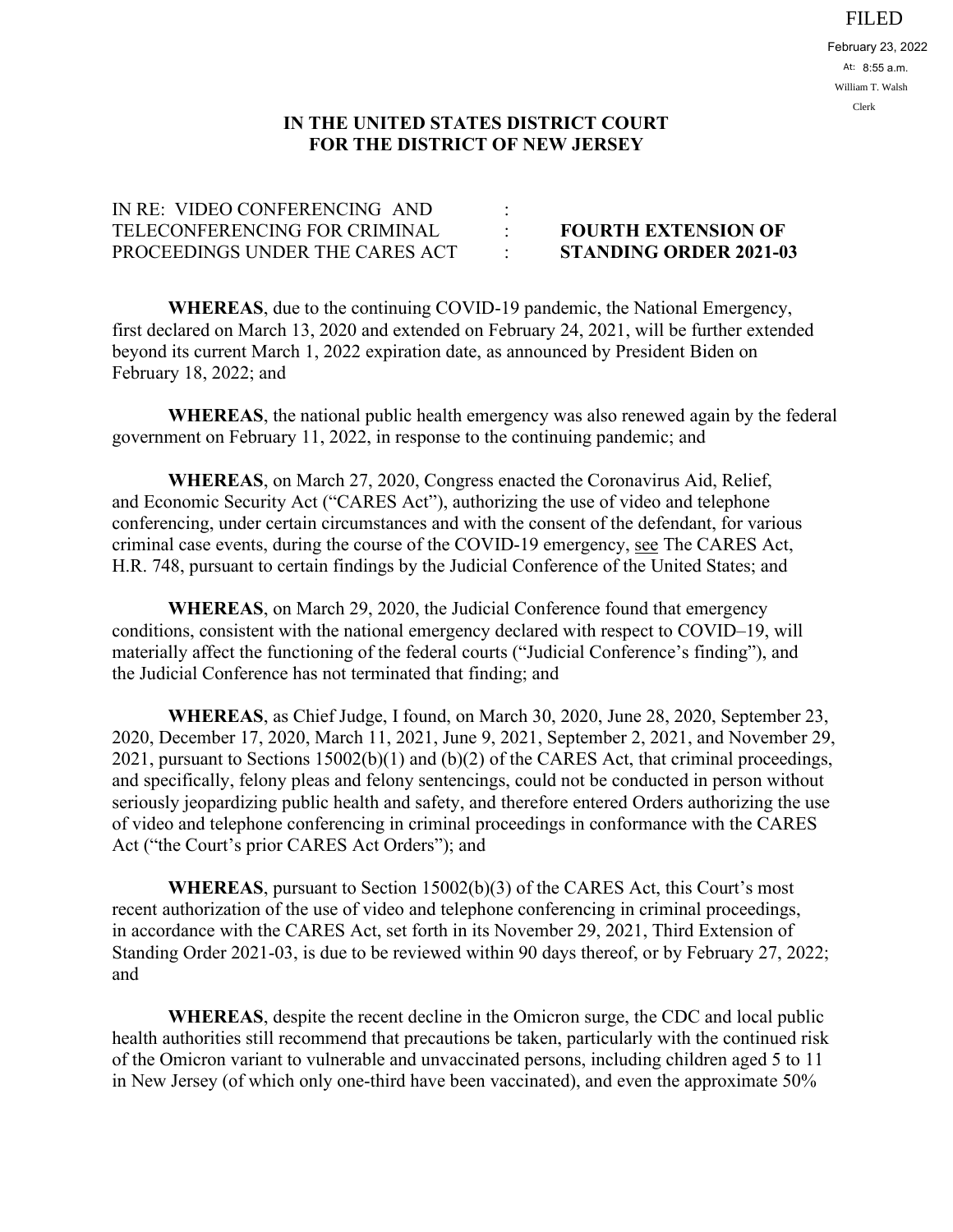of fully vaccinated New Jersey residents who are eligible for, but have not received, a booster; and

**WHEREAS**, while the Omicron surge is declining in the U.S., infectious disease experts are now concerned about an even more contagious strain of the variant present in the U.S., known as BA.2, that could become the new dominant variant and potentially rapidly accelerate, resulting in more serious illness and death, and therefore, experts warn against rolling back mandates and letting our guard down too soon; and

**WHEREAS**, accordingly, precautionary measures set forth in the Court's prior Standing Orders remain in effect in this District's courthouses, including mask wearing by all occupants of public areas of Court facilities, and the requirement that visitors show proof of either full vaccination or negative COVID-19 test results as a condition of access; and

**WHEREAS**, many detainees housed in this District's detention facilities remain unvaccinated and/or unboosted, as do many staff of such facilities and others responsible for facility and Court security; and

**WHEREAS**, quarantines, lockdowns and other restrictive conditions at said detention facilities, and capacity limitations on transportation to this District's courthouses and holding facilities therein continue to constrain the Court's ability to conduct in-person criminal proceedings; and

**WHEREAS**, although this Court resumed in-person proceedings on February 1, 2022, due to the continued risk of COVID-19 transmission in detention facilities and the community, it still remains necessary to conduct proceedings remotely when the interests of justice require it;

**WHEREAS**, as Chief Judge, I find, therefore, that there are still enhanced risks of inperson proceedings to defendants, the population of detention centers, and to court participants, as well as limited in-person meetings with legal counsel; and

**WHEREAS**, the afore-mentioned national emergency declaration and the Judicial Conference's finding remain in effect; and

**WHEREAS**, I further find that video and teleconference proceedings held pursuant to the Court's prior CARES Act Orders have been effective and have substantially furthered the ends of justice and have substantially avoided causing serious harm to the interests of justice, particularly as to the interests of the defendants who have consented to the same; and

**WHEREAS**, I, as Chief Judge, find, pursuant to Section 15002(b)(1) of the CARES Act, that due to the continuing effects of COVID-19, many criminal proceedings still cannot be conducted in person without seriously jeopardizing public health and safety, and that pursuant to Section 15002(b)(2) of the CARES Act, many felony pleas under Rule 11 of the Federal Rules of Criminal Procedure and many felony sentencings under Rule 32 of the Federal Rules of Criminal Procedure also cannot be conducted in person in this Court without seriously jeopardizing public health and safety; it is hereby